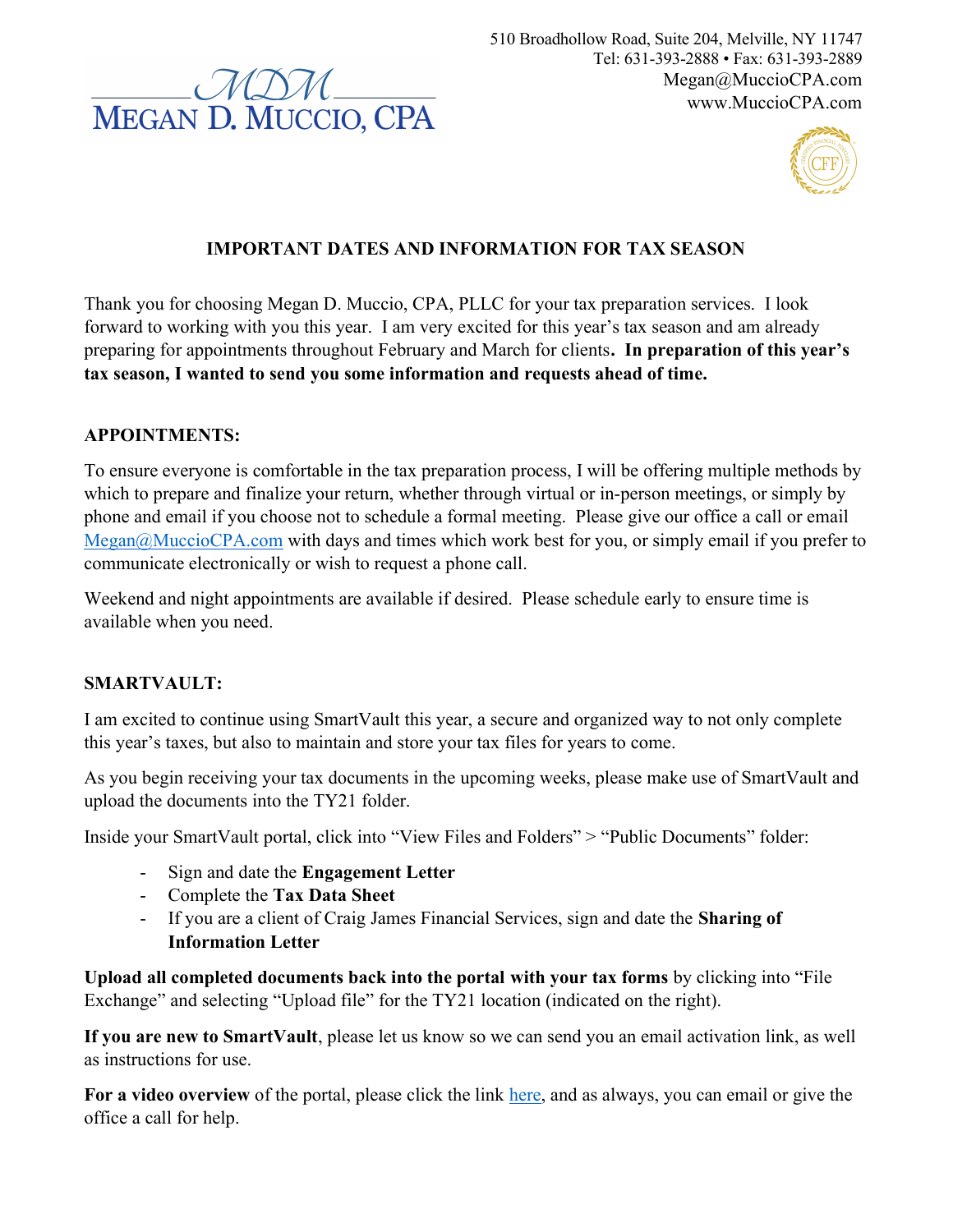## TIMELY SUBMISSION OF DOCUMENTS:

Please aim to provide documents a minimum of 2 weeks prior to any scheduled appointment. This will allow us to prepare a draft of your return and send a follow-up email with missing documents.

Understandably, some items / documentation may be missing initially. We encourage you to upload or send in the documents that you have so we may begin preparing your return. You may upload missing documents as soon as you receive them. Please provide us with the following supporting documentation:

- o All tax documents, as detailed on page 3 of your tax data sheet
- o Responses to and support of all questions on the tax data sheet
- o Any notices received from the IRS or other taxing authorities

# TAX PREPARATION COMPLETION:

Upon completion, please take the time to review your tax return. If you are satisfied, the following is required:

- o You, and your spouse if applicable, are responsible for signing the E-File Authorization form
- $\circ$  For your refund and / or balance due, communicate if you would like to receive a check / pay by check or set up an automatic deposit into / withdrawal from your account on a date of your choosing

\*\*As a reminder, SmartVault provides you with access to all documents and tax returns organized by tax year. This can be found in your "View Files and Folders" > Personal Folder. Click into any tax year to review documents associated with that year.

### BEFORE E-FILING:

Our office requires the following items to be in our possession before we can file your return:

- o Signed Engagement Letter
- o Signed E-File Authorization Forms (Federal and all required states)
- o Our fees for tax preparation services (Payments are to be made by check payable to Megan D. Muccio, CPA, PLLC or via Debit or Credit Card)

# OUR ELECTRONIC FILING DEADLINE:

Please note that we are required by the government to electronically file your tax returns. The IRS deadline for 2022 is April 18<sup>th</sup>, however our internal **deadline is Friday, April 15, 2022.** We need to assure that your returns have cleared and are accepted by the appropriate government agencies.